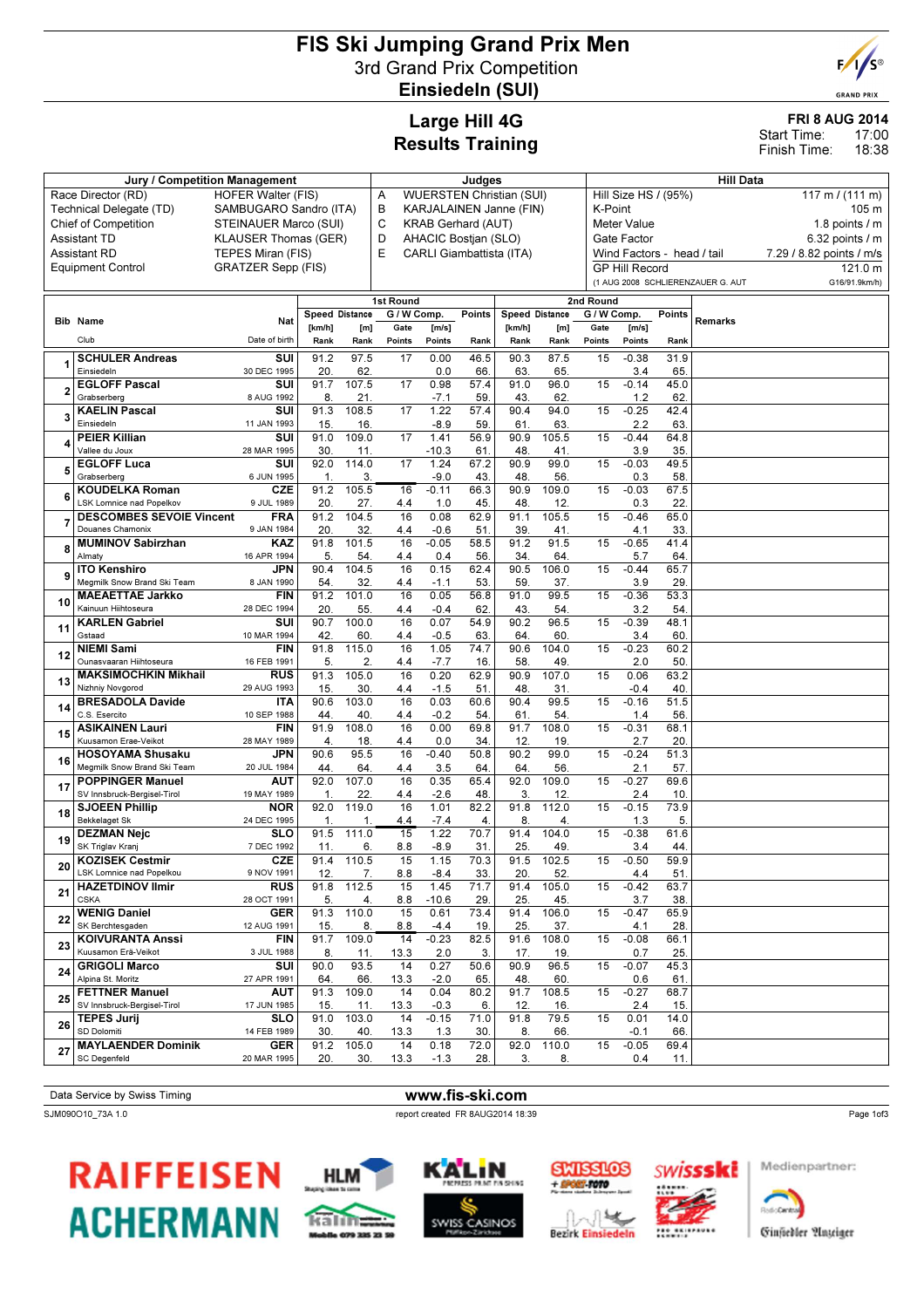## FIS Ski Jumping Grand Prix Men 3rd Grand Prix Competition Einsiedeln (SUI)



**GRAND PRIX** 

#### Large Hill 4G Results Training

#### FRI 8 AUG 2014 17:00 18:38 Start Time: Finish Time:

|    | 1st Round<br>2nd Round                                      |                           |                 |                       |             |                 |             |                       |              |             |                |             |         |
|----|-------------------------------------------------------------|---------------------------|-----------------|-----------------------|-------------|-----------------|-------------|-----------------------|--------------|-------------|----------------|-------------|---------|
|    | <b>Bib Name</b>                                             | Nat                       |                 | <b>Speed Distance</b> | G / W Comp. |                 | Points      | <b>Speed Distance</b> |              | G / W Comp. |                | Points      | Remarks |
|    |                                                             |                           | [km/h]          | [m]                   | Gate        | [m/s]           |             | [km/h]                | [m]          | Gate        | [m/s]          |             |         |
|    | Club                                                        | Date of birth             | Rank            | Rank                  | Points      | Points          | Rank        | Rank                  | Rank         | Points      | Points         | Rank        |         |
|    | <b>CHOI Heung-Chul</b>                                      | <b>KOR</b>                | 90.7            | 102.5                 | 14          | 0.01            | 68.7        | 91.6                  | 105.0        | 15          | $-0.19$        | 61.7        |         |
| 28 | High1 Resort                                                | 3 DEC 1981                | 42.             | 48.                   | 13.3        | $-0.1$          | 39          | 17.                   | 45.          |             | 1.7            | 43.         |         |
| 29 | <b>KORNILOV Denis</b>                                       | <b>RUS</b>                | 91.2            | 109.0                 | 14          | 0.10            | 79.8        | 91.3                  | 107.0        | 15          | $-0.27$        | 66.0        |         |
|    | Sdushor N. Novgorod Dinamo                                  | 17 AUG 1986               | 20.             | 11.                   | 13.3        | $-0.7$          | 9.          | 28                    | 31.          |             | 2.4            | 26.         |         |
| 30 | <b>WATASE Yuta</b>                                          | JPN                       | 91.0            | 104.5                 | 14          | 0.04            | 72.1        | 91.3                  | 103.5        | 15          | $-0.27$        | 59.7        |         |
|    | Megmilk Snow Brand Ski Team                                 | 8 AUG 1982                | 30              | 32.                   | 13.3        | $-0.3$          | 27.         | 28                    | 51.          |             | 2.4            | 52          |         |
| 31 | <b>KRAUS Marinus</b>                                        | <b>GER</b>                | 90.6            | 103.0                 | 14          | 0.04            | 69.4        | 91.2                  | 108.0        | 15          | $-0.37$        | 68.7        |         |
|    | Wsv Oberaudorf<br><b>JUSTIN Rok</b>                         | 13 FEB 1991<br><b>SLO</b> | 44<br>90.1      | 40.<br>97.5           | 13.3<br>14  | $-0.3$<br>0.31  | 35<br>57.5  | 34<br>90.7            | 19<br>99.0   | 15          | 3.3<br>$-0.28$ | 15.<br>51.7 |         |
| 32 | SSD Stol Zirovnica                                          | 6 APR 1993                | 63              | 62.                   | 13.3        | $-2.3$          | 58          | 57                    | 56.          |             | 2.5            | 55          |         |
|    | <b>COLLOREDO Sebastian</b>                                  | <b>ITA</b>                | 90.2            | 104.5                 | 14          | 0.02            | 72.3        | 91.1                  | 107.0        | 15          | 0.04           | 63.3        |         |
| 33 | GRUPPO SCIATORI FIAMME GIALLE                               | 9 SEP 1987                | 60              | 32.                   | 13.3        | $-0.1$          | 25          | 39                    | 31.          |             | -0.3           | 39          |         |
|    | <b>HLAVA Lukas</b>                                          | <b>CZE</b>                | 90.8            | 102.0                 | 14          | $-0.01$         | 68.0        | 90.8                  | 98.0         | 15          | $-0.19$        | 49.1        |         |
| 34 | Dukla Liberec                                               | 10 SEP 1984               | 39.             | 51.                   | 13.3        | 0.1             | 41          | 54.                   | 59.          |             | 1.7            | 59          |         |
| 35 | <b>SHIMIZU Reruhi</b>                                       | JPN                       | 89.9            | 95.0                  | 14          | $-0.30$         | 57.9        | 91.0                  | 107.5        | 15          | $-0.22$        | 66.4        |         |
|    | Megmilk Snow Brand Ski Team                                 | 4 DEC 1993                | 65.             | 65.                   | 13.3        | 2.6             | 57          | 43.                   | 26           |             | 1.9            | 24          |         |
| 36 | <b>LAMY CHAPPUIS Ronan</b>                                  | <b>FRA</b>                | 91.2            | 104.5                 | 14          | 0.03            | 72.2        | 91.5                  | 107.0        | 15          | $-0.27$        | 66.0        |         |
|    | Bois D'amont                                                | 10 SEP 1993               | 20.<br>90.3     | 32.<br>100.5          | 13.3<br>14  | $-0.2$<br>0.07  | 26          | 20<br>91.0            | 31<br>100.0  |             | 2.4<br>$-0.47$ | 26.         |         |
| 37 | KIM Hyun-Ki<br>High1 Resort                                 | <b>KOR</b><br>9 FEB 1983  | 57.             | 58.                   | 13.3        | $-0.5$          | 64.7<br>49  | 43.                   | 53.          | 15          | 4.1            | 55.1<br>53  |         |
|    | <b>BOYARINTSEV Vladislav</b>                                | <b>RUS</b>                | 90.3            | 101.0                 | 14          | 0.96            | 59.1        | 91.0                  | 105.5        | 15          | 0.05           | 60.5        |         |
| 38 | <b>CSKA</b>                                                 | 31 OCT 1994               | 57              | 55.                   | 13.3        | $-7.0$          | 55          | 43                    | 41           |             | $-0.4$         | 48          |         |
|    | <b>MURANKA Klemens</b>                                      | <b>POL</b>                | 90.2            | 103.0                 | 14          | 0.40            | 66.8        | 90.9                  | 105.0        | 15          | $-0.06$        | 60.5        |         |
| 39 | TS Wisla Zakopane                                           | 31 AUG 1994               | 60              | 40.                   | 13.3        | $-2.9$          | 44          | 48                    | 45.          |             | 0.5            | 48          |         |
| 40 | <b>TANDE Daniel-Andre</b>                                   | <b>NOR</b>                | 90.6            | 103.0                 | 14          | 0.16            | 68.5        | 91.5                  | 109.0        | 15          | $-0.07$        | 67.8        |         |
|    | Kongsberg If                                                | 24 JAN 1994               | 44              | 40.                   | 13.3        | $-1.2$          | 40.         | 20                    | 12.          |             | 0.6            | 21          |         |
| 41 | <b>DAMJAN Jernei</b>                                        | <b>SLO</b>                | 90.5            | 107.0                 | 14          | $-0.04$         | 77.3        | 90.5                  | 108.0        | 15          | 0.03           | 65.2        |         |
|    | SSK Sam Ihan<br><b>PUNGERTAR Matjaz</b>                     | 28 MAY 1983<br><b>SLO</b> | 51<br>91.2      | 22<br>100.0           | 13.3<br>14  | 0.4<br>0.12     | 12.         | 59<br>91.5            | 19           | 15          | $-0.2$<br>0.23 | 31          |         |
| 42 | <b>SSK Menges</b>                                           | 14 AUG 1990               | 20.             | 60.                   | 13.3        | $-0.9$          | 63.4<br>50. | 20                    | 108.5<br>16. |             | $-1.7$         | 64.6<br>36. |         |
|    | <b>KRANJEC Robert</b>                                       | <b>SLO</b>                | 90.5            | 102.0                 | 14          | $-0.11$         | 68.9        | 90.8                  | 107.0        | 15          | 0.29           | 61.5        |         |
| 43 | SK Triglav Kranj                                            | 16 JUL 1981               | 51              | 51.                   | 13.3        | 1.0             | 38          | 54                    | 31           |             | $-2.1$         | 45.         |         |
| 44 | <b>KRAFT Stefan</b>                                         | <b>AUT</b>                | 90.9            | 108.5                 | 14          | 0.18            | 78.3        | 91.7                  | 109.5        | 15          | $-0.25$        | 70.3        |         |
|    | SV Schwarzach-Salzburg                                      | 13 MAY 1993               | 34              | 16.                   | 13.3        | $-1.3$          | 11          | 12                    | 10           |             | 2.2            | 9           |         |
| 45 | <b>STOCH Kamil</b>                                          | POL                       | 90.9            | 104.0                 | 14          | $-0.64$         | 77.1        | 91.9                  | 114.5        | 15          | 0.24           | 75.4        |         |
|    | <b>WKS ZAKOPANE</b>                                         | 25 MAY 1987               | 34.             | 38.                   | 13.3        | 5.6             | 13          | 7.                    | 2.           |             | $-1.7$         | 2.          |         |
| 46 | <b>KOT Maciej</b><br>AZS Zakopane                           | POL<br>9 JUN 1991         | 90.8<br>39.     | 101.0<br>55.          | 14<br>13.3  | 0.07<br>$-0.5$  | 65.6<br>47. | 91.8<br>8.            | 108.0<br>19. | 15          | 0.00<br>0.0    | 65.4<br>30  |         |
|    | <b>EISENBICHLER Markus</b>                                  | <b>GER</b>                | 90.6            | 103.0                 | 14          | 0.04            | 69.4        | 91.1                  | 106.0        | 15          | 0.07           | 61.3        |         |
| 47 | <b>TSV Siegsdorf</b>                                        | 3 APR 1991                | 44              | 40.                   | 13.3        | $-0.3$          | 35          | 39                    | 37.          |             | $-0.5$         | 47.         |         |
|    | <b>GEIGER Karl</b>                                          | <b>GER</b>                | 91.0            | 103.0                 | 14          | 0.05            | 69.3        | 91.6                  | 108.0        | 15          | 0.21           | 63.9        |         |
| 48 | SC Oberstdorf                                               | 11 FEB 1993               | 30              | 40.                   | 13.3        | $-0.4$          | 37.         | 17.                   | 19           |             | $-1.5$         | 37.         |         |
| 49 | <b>JANDA Jakub</b>                                          | <b>CZE</b>                | 90.2            | 105.5                 | 14          | 0.21            | 72.7        | 90.8                  | 107.5        | 15          | 0.37           | 61.8        |         |
|    | Dukla Liberec                                               | 27 APR 1978               | 60              | 27.                   | 13.3        | $-1.5$          | 23          | 54                    | 26.          |             | $-2.7$         | 42          |         |
| 50 | <b>DIETHART Thomas</b>                                      | <b>AUT</b>                | 91.1            | 107.0                 | 14          | 0.11            | 76.1        | 91.8                  | 106.5        | 15          | $-0.27$        | 65.1        |         |
|    | UVB Hinzenbach-Oberoesterreich<br><b>DESCHWANDEN Gregor</b> | 25 FEB 1992<br>SUI        | 29.<br>90.5     | 22.<br>110.0          | 13.3<br>14  | $-0.8$<br>0.47  | 15<br>78.9  | 8<br>91.5             | 36<br>108.5  | 15          | 2.4<br>$-0.27$ | 32.<br>68.7 |         |
| 51 | Horw                                                        | 27 FEB 1991               | 51.             | 8.                    | 13.3        | $-3.4$          | 10.         | 20                    | 16.          |             | 2.4            | 15.         |         |
|    | KUBACKI Dawid                                               | <b>POL</b>                | 90.9            | 108.0                 | 14          | 0.58            | 74.5        | 91.7                  | 109.5        | 15          | 0.14           | 67.1        |         |
| 52 | TS Wisla Zakopane                                           | 12 MAR 1990               | 34.             | 18.                   | 13.3        | $-4.2$          | 17.         | 12.                   | 10.          |             | $-1.0$         | 23.         |         |
| 53 | <b>HAJEK Antonin</b>                                        | <b>CZE</b>                | 90.3            | 102.5                 | 14          | 0.43            | 65.7        | 91.1                  | 105.0        | 15          | $-0.17$        | 61.5        |         |
|    | Dukla Liberec                                               | 12 FEB 1987               | 57.             | 48.                   | 13.3        | -3.1            | 46.         | 39                    | 45.          |             | 1.5            | 45.         |         |
| 54 | <b>FREITAG Richard</b>                                      | GER                       | 90.6            | 105.5                 | 14          | $-0.01$         | 74.3        | 91.3                  | 109.0        | 15          | $-0.18$        | 68.8        |         |
|    | SG Nickelhuette Aue<br>ZIOBRO Jan                           | 14 AUG 1991<br>POL        | 44<br>90.6      | 27.<br>102.5          | 13.3<br>14  | 0.1<br>$-0.19$  | 18.<br>70.5 | 28<br>91.2            | 12.<br>106.0 | 15          | 1.6<br>$-0.35$ | 14.<br>64.9 |         |
| 55 | <b>WKS Zakopane</b>                                         | 24 JUN 1991               | 44.             | 48.                   | 13.3        | 1.7             | 32.         | 34.                   | 37.          |             | 3.1            | 34.         |         |
|    | <b>AMMANN Simon</b>                                         | SUI                       | 91.2            | 103.0                 | 14          | $-0.35$         | 72.8        | 91.7                  | 107.5        | 15          | $-0.50$        | 68.9        |         |
| 56 | SSC Toggenburg                                              | 25 JUN 1981               | 20.             | 40.                   | 13.3        | 3.1             | 22.         | 12.                   | 26.          |             | 4.4            | 13.         |         |
| 57 | <b>WANK Andreas</b>                                         | GER                       | 91.6            | 106.0                 | 14          | $-0.22$         | 77.0        | 92.0                  | 111.0        | 15          | $-0.07$        | 71.4        |         |
|    | SC Hinterzarten                                             | 18 FEB 1988               | 10 <sub>1</sub> | 26.                   | 13.3        | 1.9             | 14.         | 3.                    | 6.           |             | 0.6            | 7.          |         |
| 58 | <b>KOBAYASHI Junshiro</b>                                   | JPN                       | 89.9            | 100.5                 | 14          | $-0.26$         | 67.5        | 90.2                  | 108.0        | 15          | $-0.35$        | 68.5        |         |
|    | <b>Tokai University</b>                                     | 11 JUN 1991               | 65.             | 58.                   | 13.3        | 2.3             | 42.         | 64.                   | 19.          |             | 3.1            | 18.         |         |
| 59 | <b>HILDE Tom</b><br>Asker Skiklubb                          | <b>NOR</b>                | 90.8            | 108.0                 | 14          | $-0.15$         | 80.0        | 91.2                  | 107.5        | 15          | $-0.42$        | 68.2        |         |
|    |                                                             | 22 SEP 1987               | 39.             | 18.                   | 13.3        | 1.3             | 7.          | 34.                   | 26.          |             | 3.7            | 19.         |         |
|    | Data Service by Swiss Timing                                |                           |                 |                       |             | www.fis-ski.com |             |                       |              |             |                |             |         |

#### SJM090O10\_73A 1.0 report created FR 8AUG2014 18:39



# **RAIFFEISEN ACHERMANN**











Ginfiedler Anzeiger